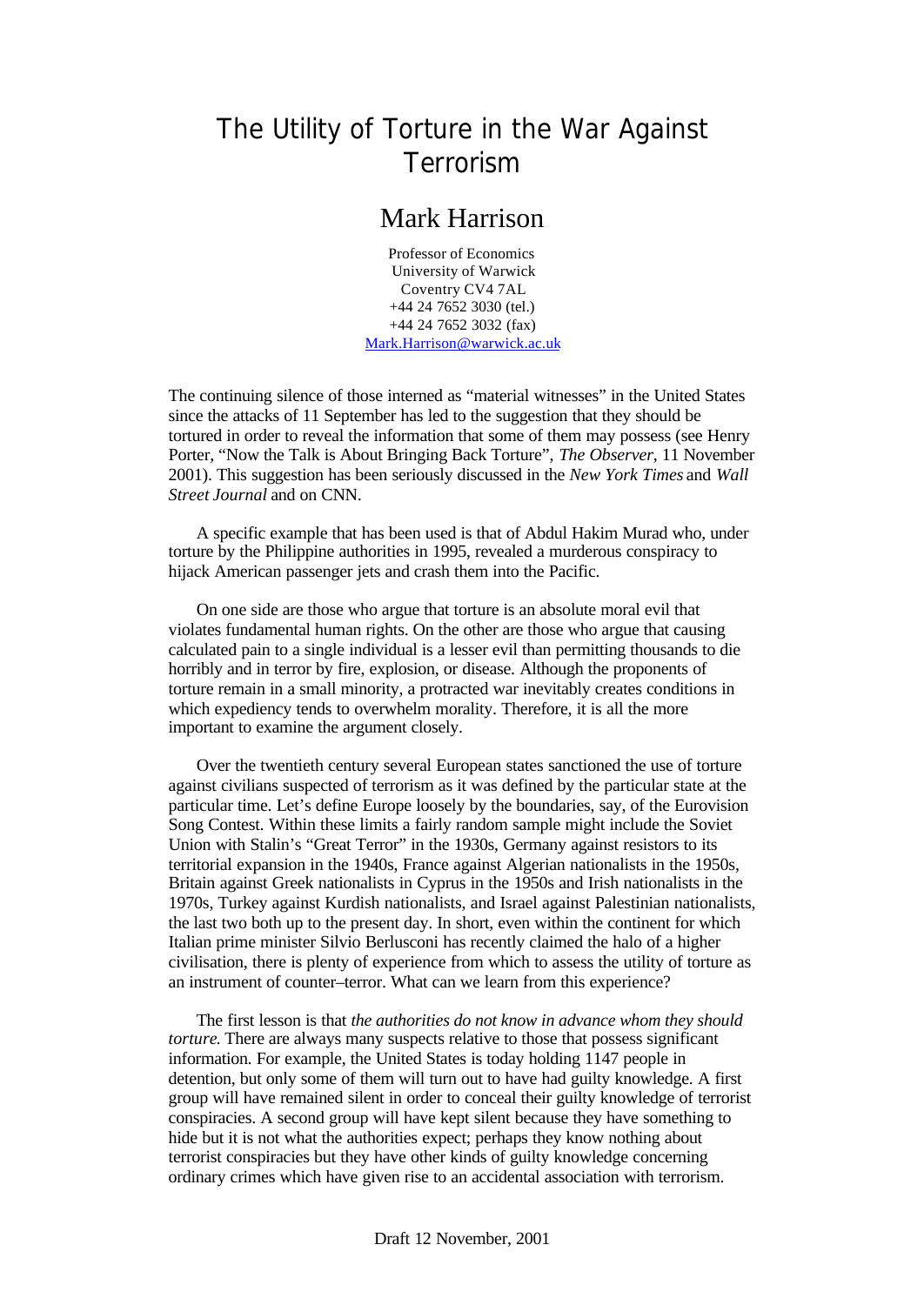And a third group will have kept silent because they have no guilty knowledge, only a purely accidental association with no real foundation. But to the authorities these three groups all look alike. In particular they share one essential common feature, their failure to give the authorities information of value about 11 September. Thus a decision to implement a policy of torture is likely to be aimed at all suspects who remain silent.

In implementing a policy of torture it is important to understand that torture is not an act but a process. This process apparently goes through at least two stages. In the first stage the pain that is inflicted remains bearable so those who have something to hide continue to say nothing, and those who have nothing to say continue to say so. In the second stage the pain is no longer bearable and this damages the personality of the suspect to the point where normal loyalties to family, to associates, to the truth, or to a moral or intellectual cause, are broken down. Of course, everyone is different so each person enters this second stage on an individual timescale. Some may reach it almost immediately, while a few people are strong enough to die first.

An important feature of the second stage of torture is that *once it is reached the victim will say anything to halt the process*. But what is now said will differ from case to case. Those in the first group that have guilty knowledge of terrorism will reveal it. Those in the second group with knowledge that is guilty but not about terrorism will also tell what they know. And those in the third group that have no guilty knowledge will lay claim to information that they do not possess and make it up.

This creates *a problem for the interrogator, who cannot tell truth from lies*. The interrogator knows that as the torture proceeds some suspects who are guilty, but not necessarily of terrorism, will continue to lie; some who have guilty secrets will start to reveal them, but the truth will not necessarily help the interrogator if it does not concern terrorism; finally, some who are innocent will start to lie. The size of the interrogator's problem is increased if the new information provided by a suspect is in conflict with the expectations he has formed as the result of interrogating the previous batch of suspects. The veracity of the information revealed under torture cannot be taken for granted and must be tested through further interrogation. Someone is lying, but while evidence relies on self–incrimination alone the interrogator's only way to find out is to combine continued torture of the current suspects with renewed interrogation of the suspects from the previous round.

Matching the interrogator's problem is therefore *the problem of the suspect, who must find out the "truth" that the interrogator desires*. The suspect wishes the torture to stop, but to achieve this it is not enough for her to tell the real truth. She must rather tell a version of facts that converges with and reinforces the interrogator's prior expectations. Since the interrogator will not reveal his expectations at the outset, she cannot establish a convincing confession immediately, but must find it out by trial and error during the second stage of torture. In other words the second stage cannot finish immediately when the suspect first confesses. Like the torture itself, confession involves protracted interaction between the suspect and the interrogator, during which the version of the truth that will finally satisfy the interrogator can be drafted and redrafted with literally painstaking care.

One consequence is that *torture is a self–reinforcing process*. It gives rise to a mixture of truths and lies, both of which may be used subsequently to justify the continued policy of torture. The truths that concern real terrorist conspiracies, such as those revealed by Abdul Hakim Murad, can be publicised as examples of the success of torture. The truths that concern other crimes can also be exploited in other ways. The lies that are woven in with the truths are also useful: they become the basis for